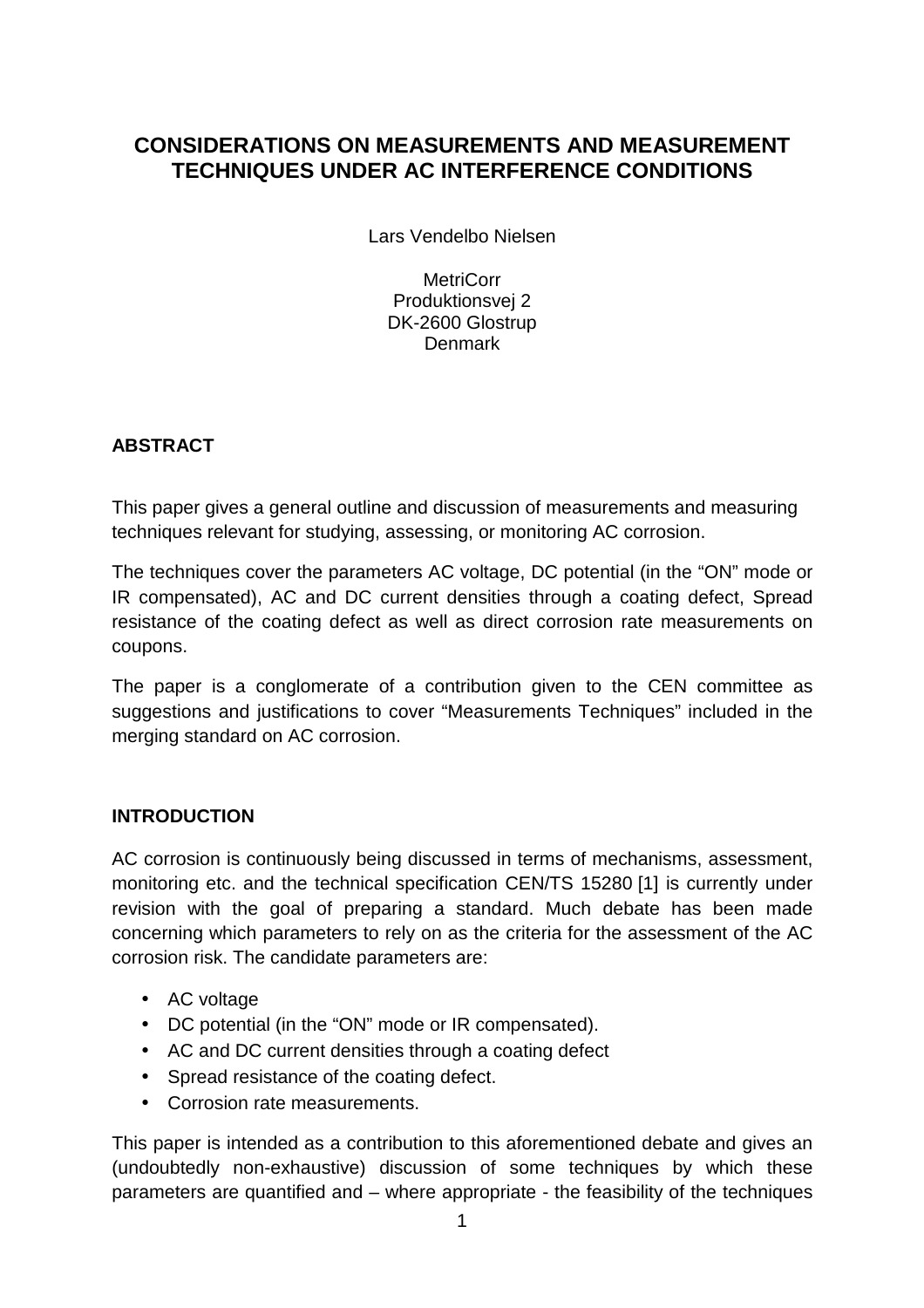and the parameter itself. Part of this paper was presented to the CEN committee as suggestions and justifications to cover "Measurements Techniques" included in the merging standard – just to give a reason for the way it is written.

## **SELECTION OF TEST SITES**

As a prerequisite to taking measurements, the selection of suitable sites along the pipeline must be made. Sites may be selected at test stations in areas such as where:

- A. the pipeline is within interference distance,
- B. the calculated AC voltage is above the threshold limits,
- C. AC corrosion has previously taken place,
- D. local DC polarization conditions may favor AC corrosion such as areas with cathodic or anodic DC stray current interference, and areas where excessive or inadequate cathodic protection is present.

T

he selection of test sites will not be further discussed in this paper.

#### **INSTRUMENTATION**

The instruments used for measuring any voltages must comply with the conditions set up in EN 13509 - Cathodic protection measurements techniques [2].

It is a fundamental requirement of any measuring instrument that it should not cause any unacceptable changes to the circuit being measured. It shall be chosen to be well adapted to the circuit to be measured.

Reference electrodes should be selected in agreement with EN 13509 annex A. They should be constructed in such a manner that their potential is not affected during voltage measurements.

Typically, the accuracy of the measuring equipment is only one among several factors contributing to the uncertainty of the measurement.

#### **INSTALLATION OF COUPONS**

A number of quantities related to the assessment of AC corrosion are made by the use of coupons.

The installation of coupons should be made in such a manner that the representativity is maintained to the greatest possible extent. The following points should be considered: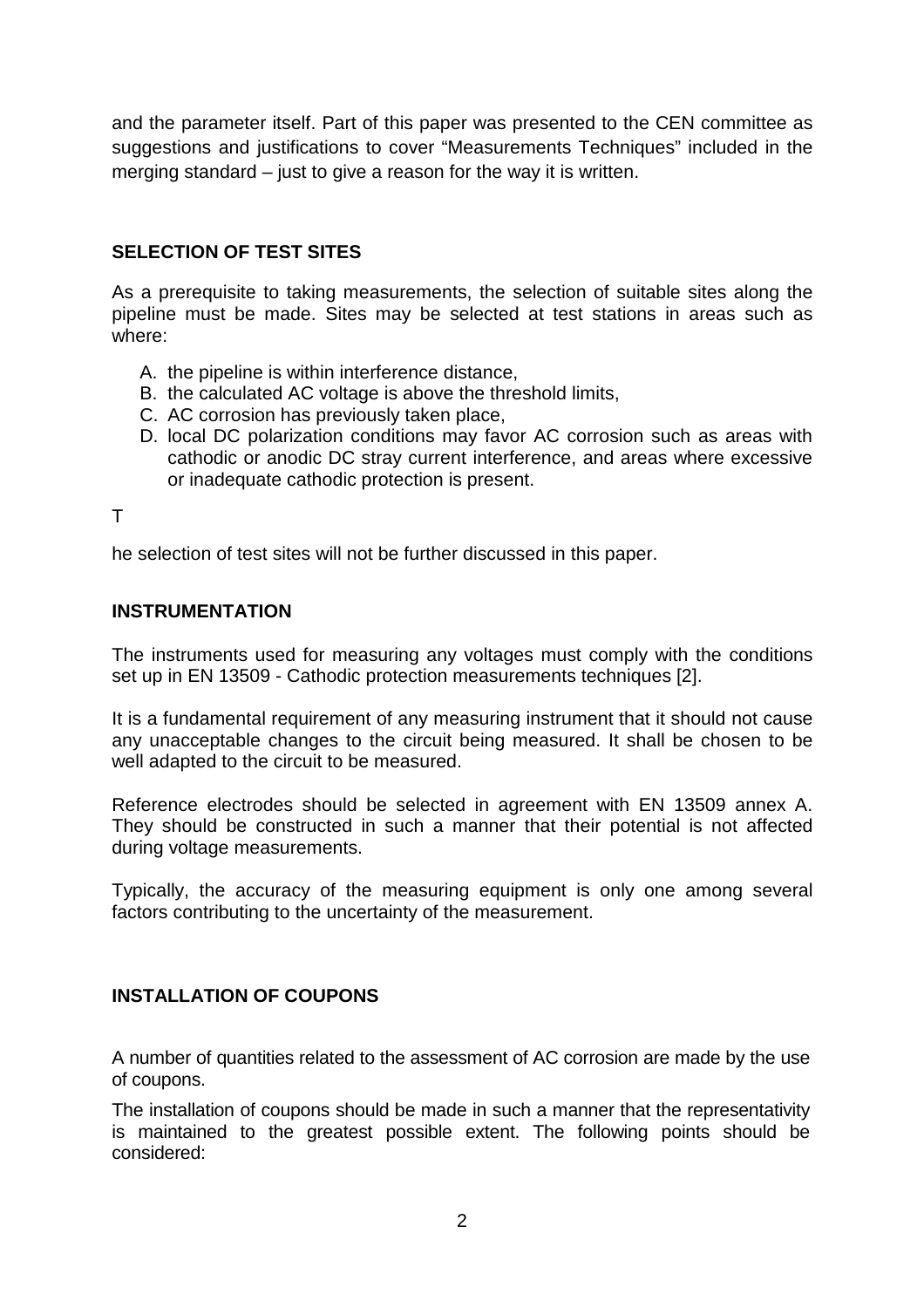- A. The coupon should be installed in the same soil or backfill as the pipeline itself.
- B. The coupon geometry (size, shape, coating thickness, angle between coating and simulated coating defect) influences the spread resistance and should be taken into consideration.
- C. The coupon should not cause or receive any electrical interference from adjacent coupons or coating faults unless being part of the purpose of monitoring.
- D. The coupon should have and maintain an effective electrical contact to the surrounding soil – unless lack of contact is part of the purpose of monitoring. During the installation process, the soil around the coupon shall be compacted to prevent settlement and voids forming around the coupon. These voids could result in loss of full contact between the coupon surface and the surrounding soil.

As an illustration of point B, figure 1 (left) shows the spread resistance as a function of the defect size. This has been calculated for a circular defect as well as for rectangular defects with length to width ratio ranging from 1:1 to 1000:1 (scratch-like shape). It is generally observed that the spread resistance increases with increasing defect size. As already generally adapted the AC current density will therefore increase with decreasing area – given the same AC voltage level. It is further observed that rectangular geometries exhibit reduced spread resistance compared with the circular shape.



Figure 1. The effect of the size of the coating fault on the spread resistance – circular shape as well as rectangular shapes with various lengths to with ratios. The adjacent coating is very thin.

This has been illustrated further in figure 1 (right). In this figure, the spread resistance of a circular shape has been indexed = 100. For each calculated area, the spread resistance of the rectangular coating defect has been compared with the circular. As observed in this manner a square (L:W = 1:1) coating fault exhibits approximately the same spread resistance as a circular spread resistance – regardless of the area of the coating fault. Increasing the length to width ratio of the rectangular coating defect gradually decreases the spread resistance compared with the circular having equivalent size. Accordingly, the spread resistance of the 10:1 rectangular shape is about 80% of the circular equivalent whereas the scratch-like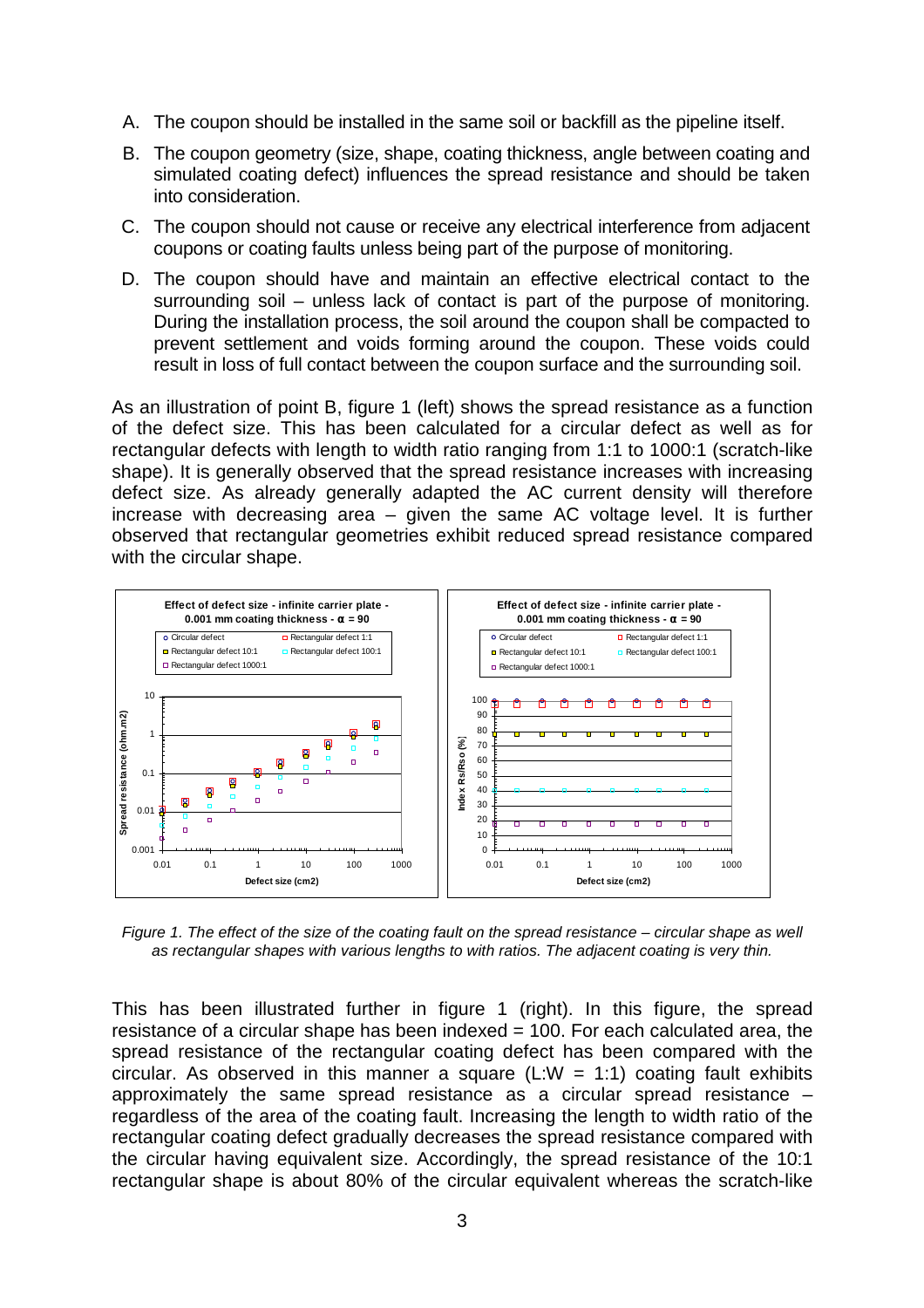1000:1 rectangular shape is less than 20% of the circular defect having equivalent size.

Coupons and the installation of such are further treated in references [3] and [4].

### **AC voltage measurements**

AC voltage measurements are used to determine the level of AC interference.

For this purpose measurements must be made using a data logging device programmed to measure the AC voltage in intervals sufficiently short to capture the variances in the steady state long term interference.

AC voltage measurements are made with reference to remote earth. Applicable position of remote earth may be assessed using the setup in figure 2. This is particularly important when measuring nearby earth electrodes.



Figure 2. Measurement of the AC gradient and localizing remote earth.

Reference electrode (1) represents IR free condition and is not applicable for AC voltage measurements since – with reference to remote earth – the entire IR drop should be included.

Instead the following (perhaps somewhat academic) procedure can be useful: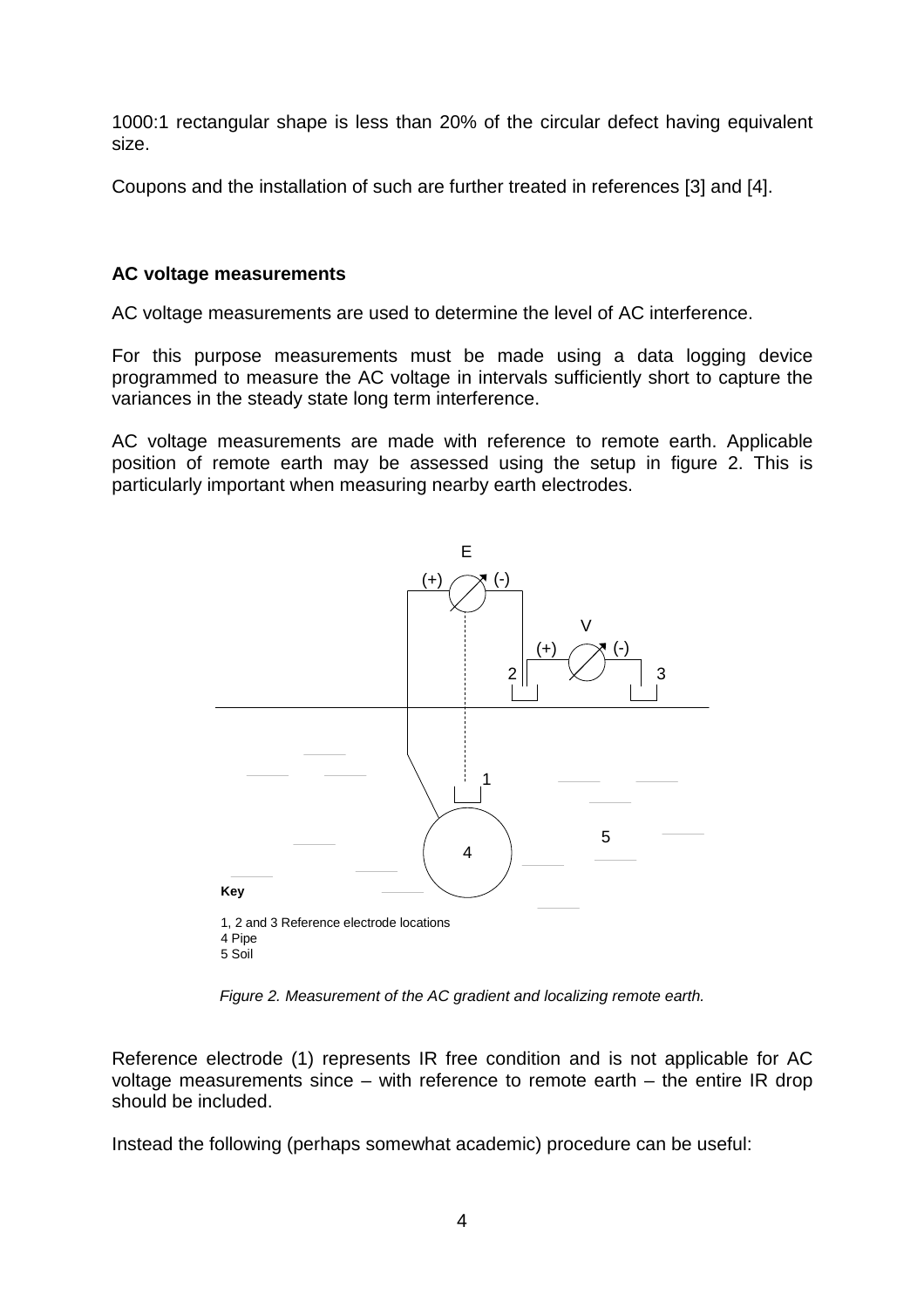- 1. Place a reference electrode (2) on top of the soil above the pipeline. Connect a (first) voltmeter to the pipeline and this reference electrode and read the AC voltage.
- 2. Place an additional reference electrode (3) on top of the soil above the pipeline. Connect a second voltmeter between reference electrodes (2) and (3) and read the voltage difference between the two reference electrodes.
- 3. Change the position of reference electrode (3) 1 m transverse to the pipeline and read the voltmeters.
- 4. Change the position of the reference electrode (3) another 1 m transverse to the pipeline and read the voltmeters.
- 5. Remote earth is located when repeating point 4 (continuously increasing the distance from the pipeline to reference electrode (3)) does not change the value of the reading of the second voltmeter connected in between reference electrodes (2) and (3). The reading of the first voltmeter must be constant throughout this procedure – otherwise the AC interference level has changed.
- 6. Finally measure the AC voltage

Figure 3 shows an example of data-logged AC voltage. The case is from a Danish pipeline interfered by a high voltage power line system. As observed, the daily variation creates minimum values as low as 1.5 V and maximum values as high as 29.5 V. Average value is 16.1 V. This example should illustrate the meaninglessness in measuring a spot wise (single) measurement of the AC voltage as part of a CP measurement campaign, and then compare this value with a spot wise measurement being part of a similar campaign one year later.



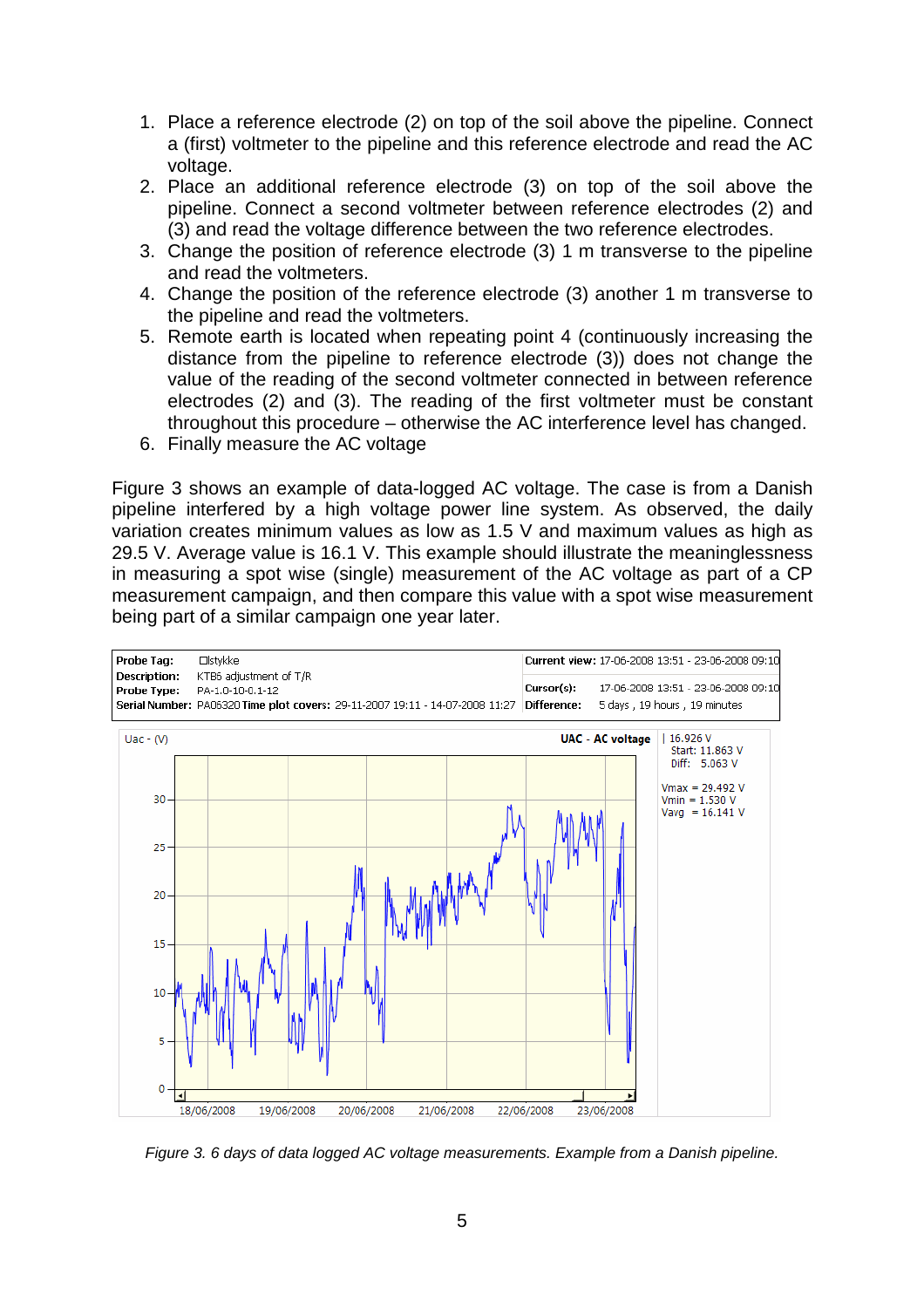AC voltage measuring methods are further treated in annex C in prEN 50443 [5] with reference to appropriate standards and guides.

### **DC potential measurements**

DC potential measurements and instrumentation for this is treated in EN 13509 - Cathodic protection measurement techniques – [2]. The accuracy of potential measuring equipment is given in annex H (normative) of EN 13509.

When measuring DC potentials in conjunction with AC interfered pipelines due consideration should be taken in relation to the following factors causing uncertainty in the measurement:

- A. IR free potentials assessed by the current interruption technique are generally dependant on the filter characteristics of the applied voltmeter and the time after switch off before the reading is made.
- B. AC mitigation devices such as capacitors, diodes etc. will influence DC potentials and d.c potential measurements. The reliability of measurements of IR free potentials on the structure itself by interruption techniques may be affected by the time constants introduced by such devices. This problem was addressed in a CeoCor 2010 paper by Blotzky [6].
- **C.** IR free potentials measured on the structure for the purpose of assessing the average coating resistance (ON-OFF measurements combined with line current measurements according to annex I in EN 13509 [2]) should be made with all mitigation devices disconnected (alternative: with due consideration to the effect of installed mitigation devices). Disconnection of mitigation devices will increase the level of AC voltage, and since the AC voltage may cause polarization or depolarization of the structure, the IR free potentials measured in order to ensure compliance with EN 12954 criteria [7] should be made at the AC voltage level of the pipeline in usual operation condition. The use of coupons or external potential test probes may be necessary.
- D. IR free potentials are affected by the induced AC voltage (see figure 4). The effect of the AC voltage may alternate the IR free potential in the same frequency as the AC (i.e. 16 2/3 Hz, 50 Hz, or 60 Hz). This reflects the effect of the AC voltage on the DC polarization. Dedicated coupon measurement techniques have also been developed for the purpose of establishing an IR free potential on the coupon. [8, 9]. Also refer to [10].
- E. In general the IR free potential may be severely affected by superimposed AC voltage and the reliability of the IR free potential is jeopardized –see figure 7.

The above effects are generally more significant factors than the accuracy of the voltmeter itself regarding the uncertainty of the measurement.

Additional interference sources causing IR-drops as well as possible measuring techniques are given in EN 13509 table 1.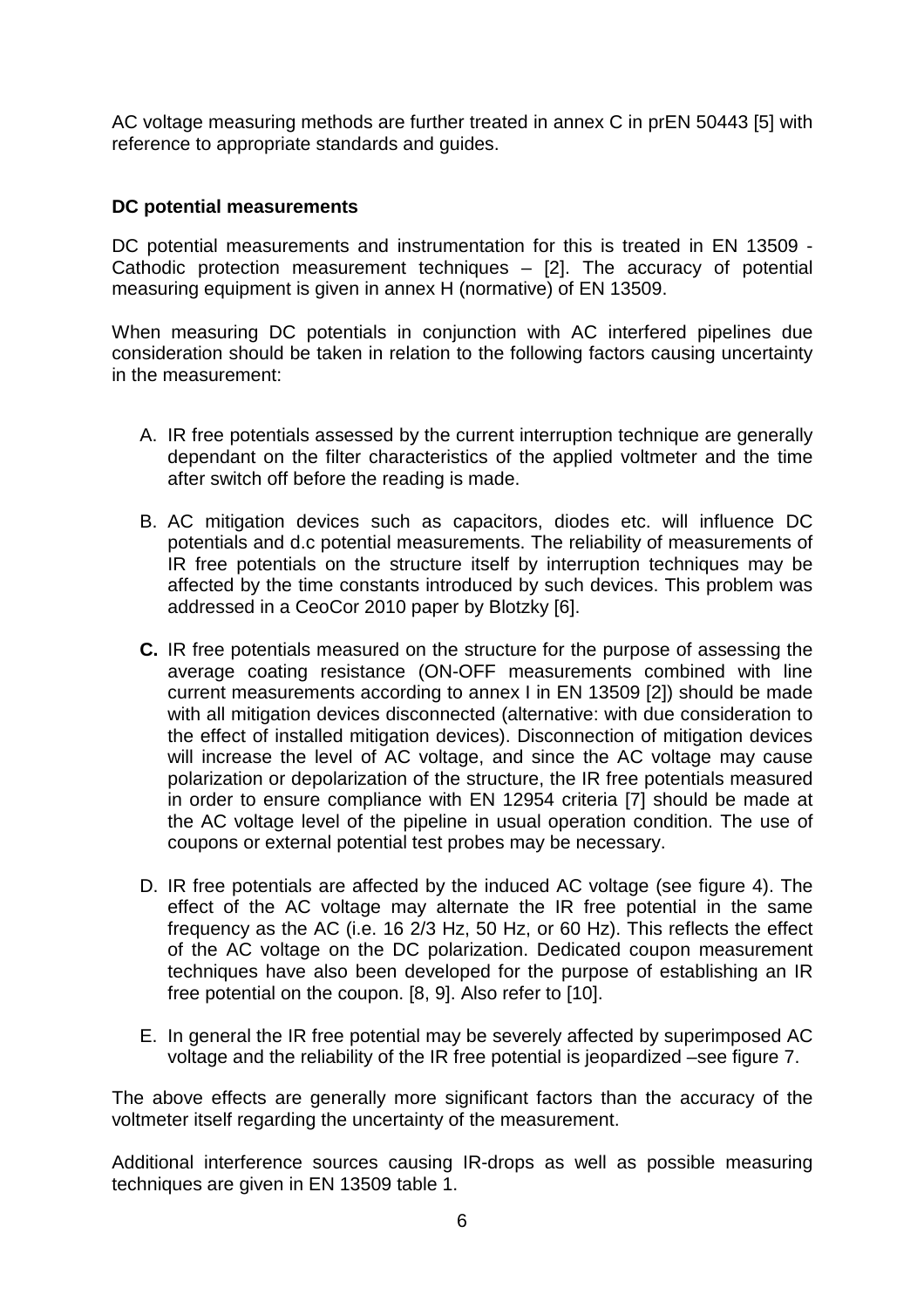

Figure 4. Example of the displacement of the polarization curve with increasing AC.

DC potential measurements and IR free DC potential measurements are often performed by the use of coupons. In relation to ON-potential measurements, the advantage is limited to the knowledge that an artificial coating defect hereby has been systematically introduced via the coupon.

In relation to measurement of the IR free potential three different principles can be utilized for the compensation of the IR drop.

- A. Inserting a switch in the test post between the pipeline connection and the coupon connection and measure the potential between the coupon and the reference after switching off the connection between the pipeline and the coupon (see figure 5).
- B. Embedding the reference electrode along with the coupon in an external potential test probe (figure 6). It is recommended to test the OFF potential also in this case for the efficiency of the automated compensation provided by the close distance between the coupon surface and the reference – se figure 8 and relating discussion.
- C. Quantifying the IR-drop as the product of the DC current density and the spread resistance of the coupon and subtracting this from the ON-potential value.

Regardless of the technique due consideration should be taken with regard to the sources causing uncertainty in the measurement.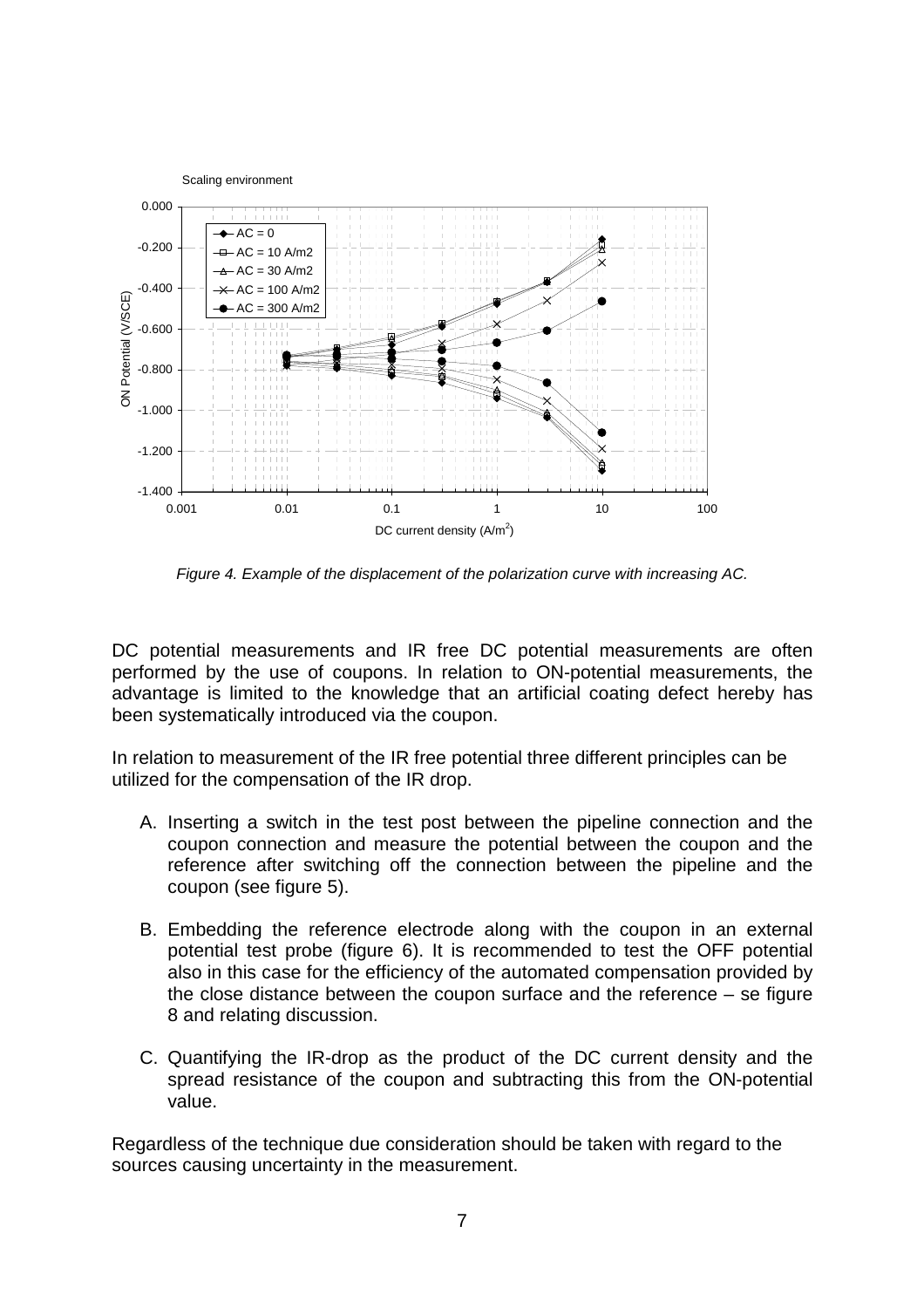

Figure 5. Coupon test post with switch facility for current interruption.



Figure 6. Test post – coupon with build in reference electrode external probe.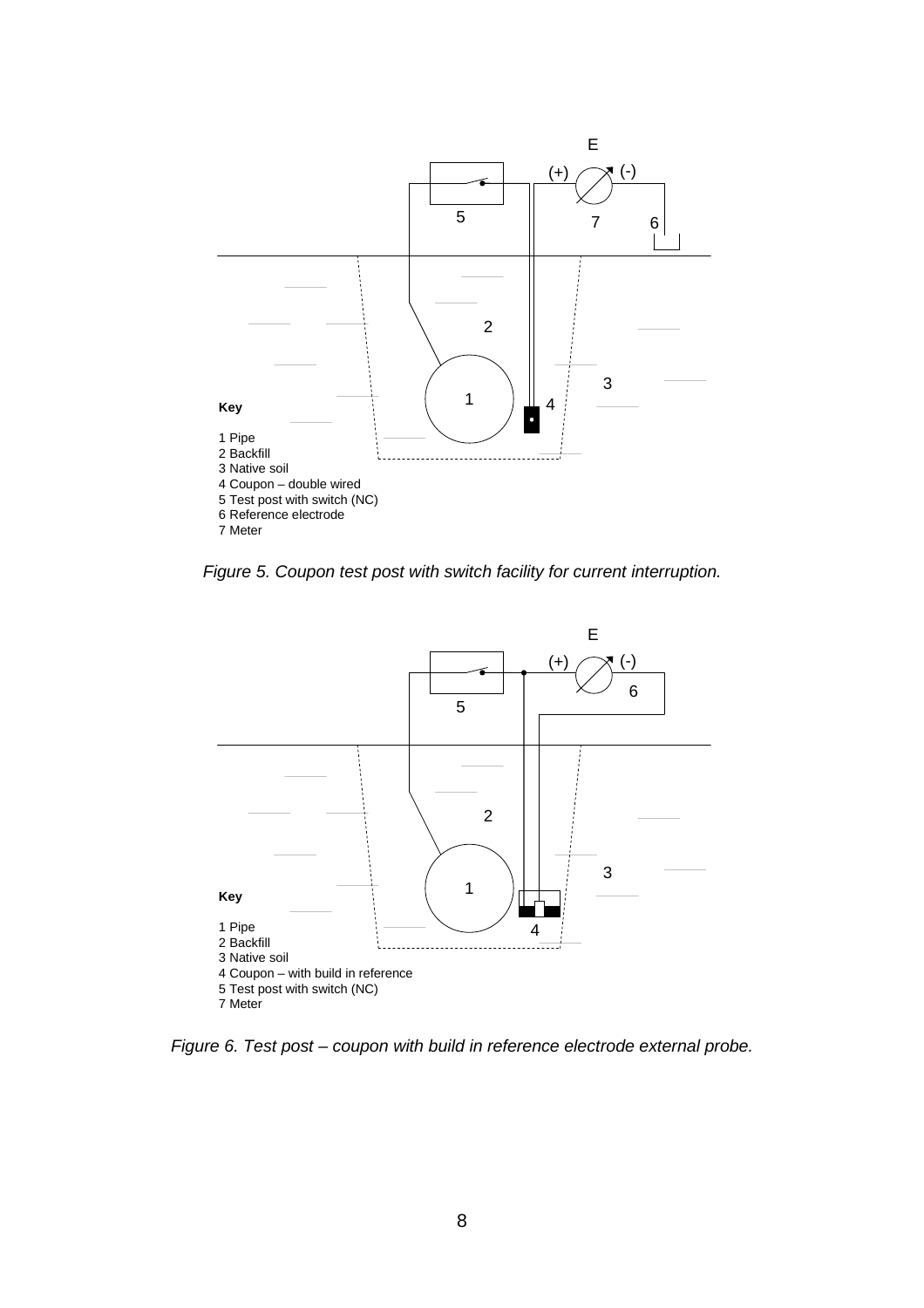

Figure 7. Example of the displacement of the polarization curve with increasing AC.

Figure 7 shows the effect that superimposed AC may have on the establishment of the IR free potential. The x-axis is current density and the Y axis is the potential. As observed, when increasing the AC (0.5 – 4 – 10 V) the established IR free potential seems to become more anodic even though ON potential becomes more cathodic. This specific observation has been realized using the current interruption technique (A) but similar phenomenon has been observed using potential probes and using the  $I_{DC}$  x R<sub>spread</sub> compensation techniques (B) and (C) [11]. The phenomenon has also been illustrated by Büchler et al. [12-15].

Embedding the reference electrode close by the steel surface of the coupon may compensate for some of the IR drop. However, as illustrated in figure 8, it should be controlled that the current interruption technique does not lead to any IR drop between the steel coupon and the embedded reference electrode, otherwise the measurements becomes falsified. Three probes were tested for the IR drop between the internal as well as between an external reference electrode and the steel part of the probes at various potentials.

- A. One commercial type having an area of 88 cm<sup>2</sup> and embedded in mortar to give reproducible environments.
- B. One commercial type having an area of 10 cm<sup>2</sup> and the reference located in the middle of the circular coupon.
- C. One home fabricated type with a circular 1cm<sup>2</sup> area and a small lugging capillary drilled in the center.

Figure 8 illustrates the results. As observed IR drops in the order of 100-200 mV can be set up between the internal reference and the steel part. Best performance was obtained for the home made type C having the smallest surface area.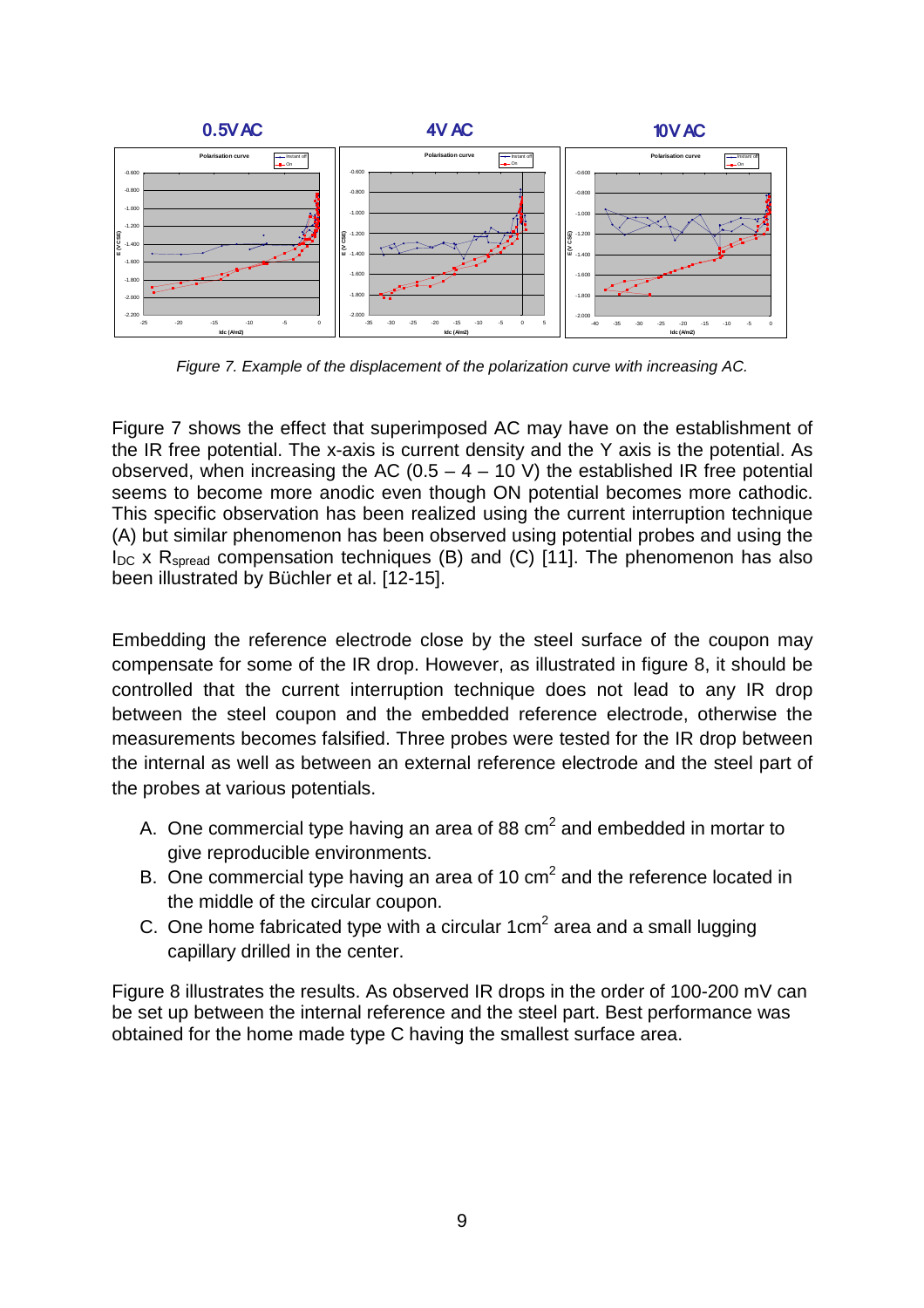











Figure 8. IR free potential tests using different potential probes.

0.01 0.1 1 10 100

Jdc (A/m2)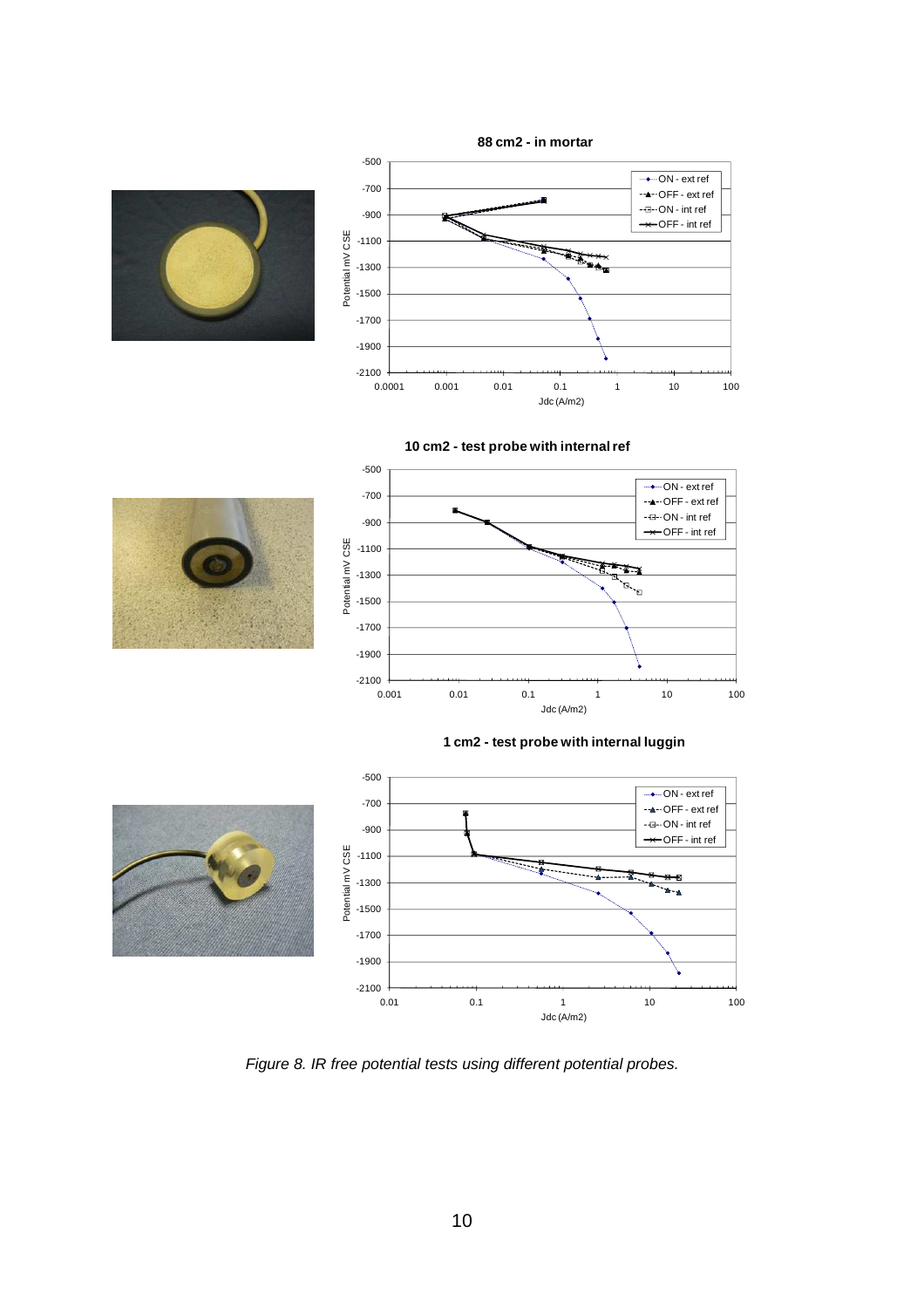The above was a general test of the potential probe concept. Combined with the IR free potential behavior (figure 7), the establishment of a reliable IR free potential under AC influenced conditions may be quite a challenge.

One further complication arises if a correlation between the corrosion rate and the IR free DC potential is tried established. Figure shows a resulting correlation between ON and OFF potentials and the corrosion rate measured on an ER coupon during a slow potential scan. AC superimposed is 10 V. The definition of a safe IR-free potential region seems difficult.



Figure 9. Correlation between ON and OFF potentials and the corrosion rate measured on an ER coupon during a slow potential scan. AC superimposed is 10 V.

#### **Current measurements**

Coupon currents (AC or DC) can be measured either by the voltage drop across a series resistor or by zero resistance ammeters. For both AC and DC current measurements the value of the series resistor should sufficiently low to avoid significant disturbance of the system.

For AC current measurements the value of the series resistor should be insignificant compared with the spread resistance of the coupon. For DC current measurements the value of the series resistor should be insignificant compared with the sum of the coupon spread resistance and polarization resistance. The uncertainty of the measurement depends on this selection of the series resistance value, the accuracy of the series resistor and the accuracy of the meter. The series resistor should be verified regularly, and the meter should be part of routine calibration procedures.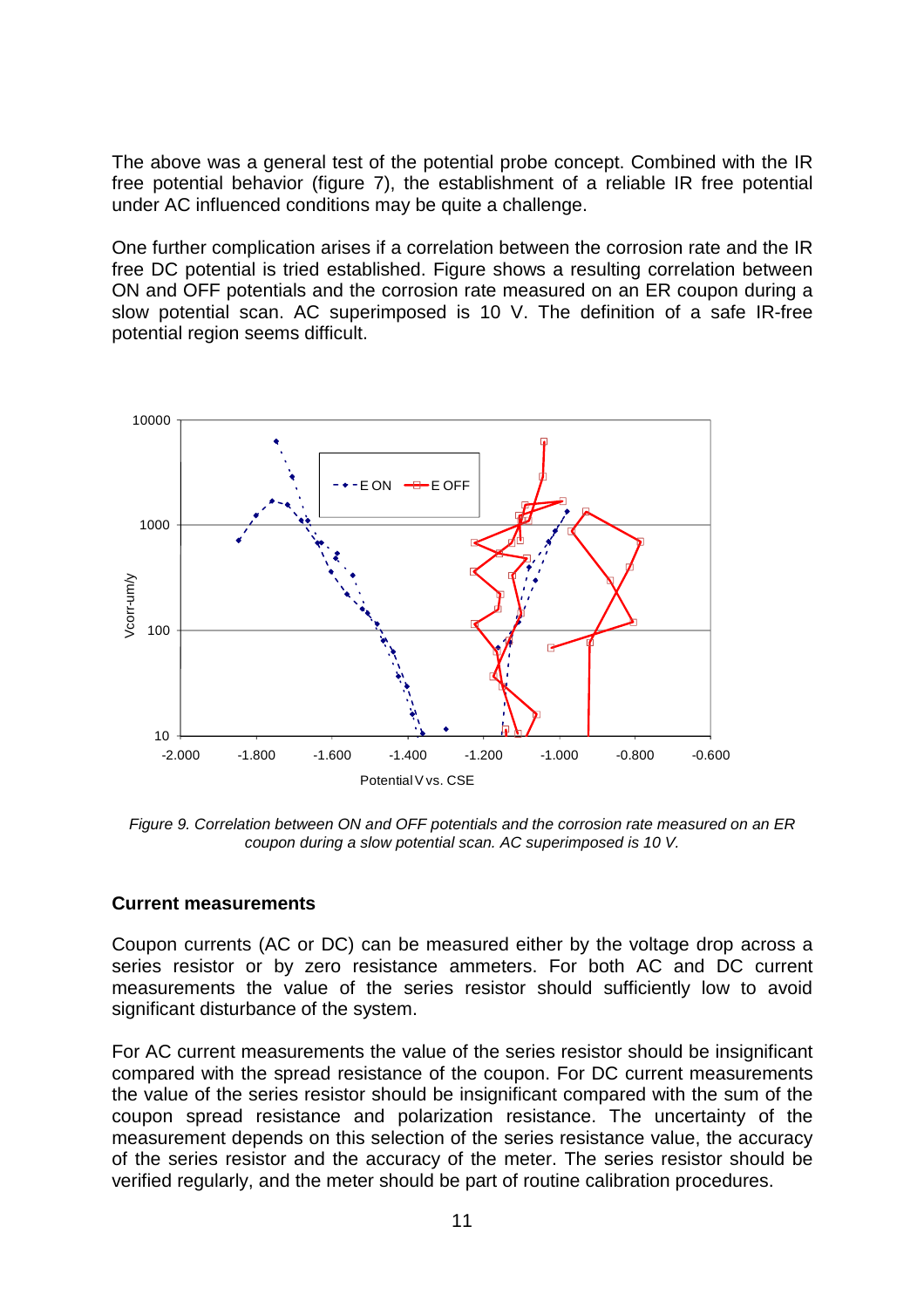The current may be unevenly distributed on the coupon surface due to edge effects etc. but this is true for real coating defects as well.



Figure 10. Coupon test post with series resistor for current measurements.

#### **AC VOLTAGE, AC CURRENT AND SPREAD RESISTANCE**

At this point, it is worth considering the correlations between the AC voltage,the AC current density and the spread resistance [3]. The magnitude of AC can be expressed either as the AC voltage  $(U_{AC})$  measured between the pipeline and remote earth, or as the AC current ( $I_{AC}$ ) or AC current density ( $J_{AC}$ ) exchanged between the pipe and the adjacent soil through a coating defect. The correlation between these two parameters is given as:

$$
U_{AC}(V) = R'_{S}(\Omega) \cdot I_{AC}(A)
$$
 (1)

or

$$
U_{AC}(V) = R_S(\Omega \cdot m^2) \cdot J_{AC}(A/m^2)
$$
 (2)

 $R's$  denotes the spread resistance in ohm whereas  $R<sub>S</sub>$  denotes the spread resistance in ohm. $m^2$ .

Usually, the spread resistance related to a circular coating defect with area (A) and diameter (d) embedded in soil with a soil resistivity  $p_{\text{sol}}$  is expressed as [see reference 16 p. 540]: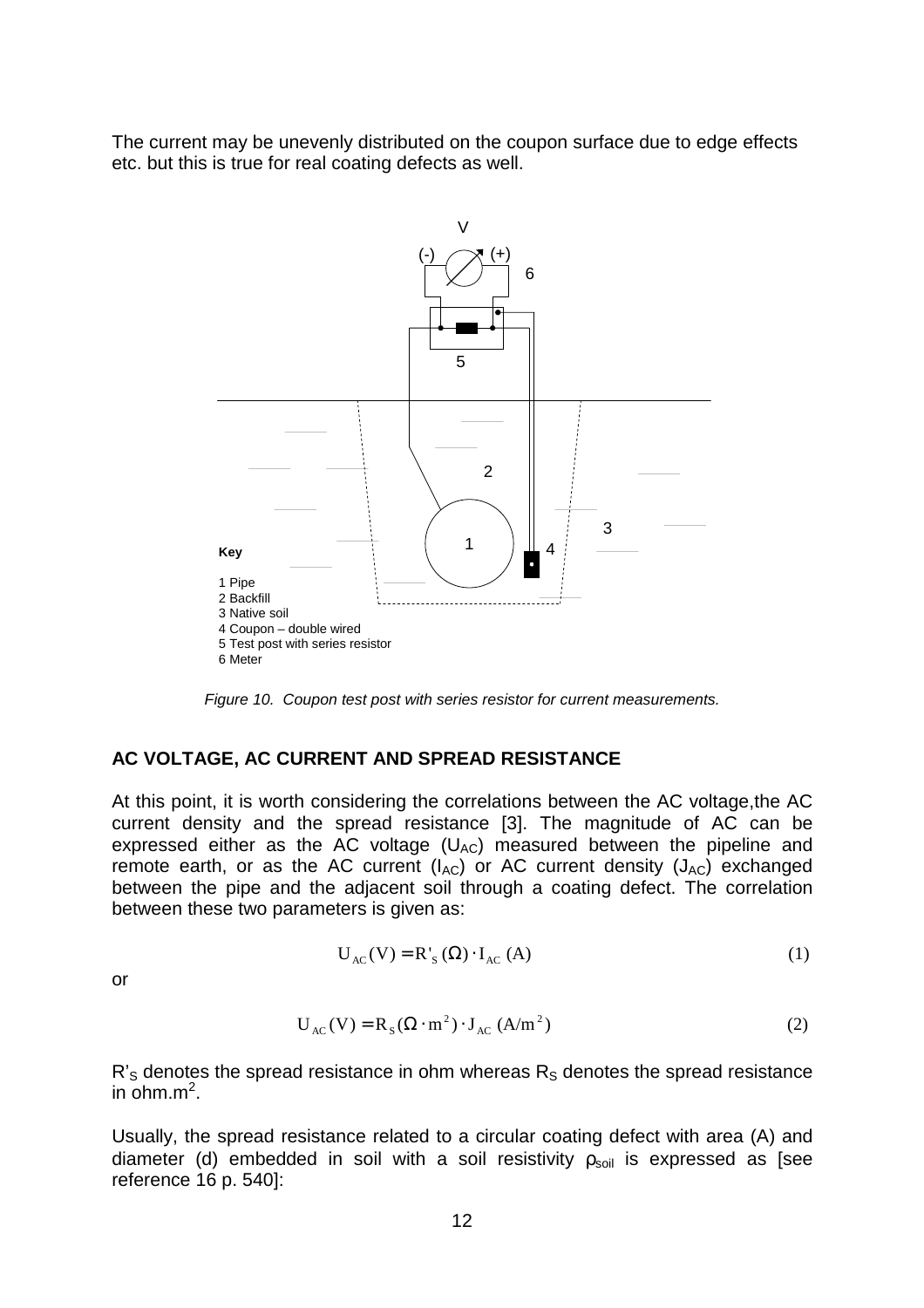$$
R'_{s}(\Omega) = \frac{\rho_{soil}(\Omega \cdot m)}{2 \cdot d(m)}
$$
(3)

or

$$
R_S(\Omega \cdot m^2) = \frac{\rho_{\text{soil}}(\Omega \cdot m)}{2 \cdot d(m)} \cdot A(m^2)
$$
 (4)

Substituting (3) into (1) gives:

$$
U_{AC}(V) = \frac{\rho_{soil}(\Omega \cdot m)}{2 \cdot d(m)} \cdot I_{AC}(A)
$$
 (5)

Substituting (4) into (2) gives

$$
U_{AC}(V) = \frac{\rho_{soil}(\Omega \cdot m)}{2 \cdot d(m)} \cdot A(m^2) \cdot J_{AC}(A/m^2)
$$
 (6)

It is a feasible discussion whether the AC voltage (considered as the driving force) or the resulting AC current density should be used as a parameter to judge the likelihood of AC corrosion at a particular location.

At a given location – providing that the soil resistivity as well as the geometry and dimensions of the coating defect of matter are fixed values in equations (5) and (6), both equations suggest that there is a well defined constant correlation between the pipe to earth AC voltage and the density of the AC current exchanged between the pipe and the adjacent soil through this coating defect.

In such case, it wouldn't matter which parameter (AC voltage or AC current density) is chosen to assess the AC corrosion likelihood – provided that the sol resistivity and the coating defect geometry and size are known and constant.

Therefore, assuming a constant proportionality between AC voltage and AC current density (equations 5 and 6), the simplest way to judge the AC corrosion likelihood would be simply by measuring or logging the pipe to earth AC voltage.

However, the above rationale is not feasible.

The reason for this is that the very nature of the AC corrosion process involves a modification of the resistivity of the soil in the close proximity of the coating defect – particularly through the production of hydroxyl ions from water through by the cathodic protection current. This has been discussed in greater details in reference [3].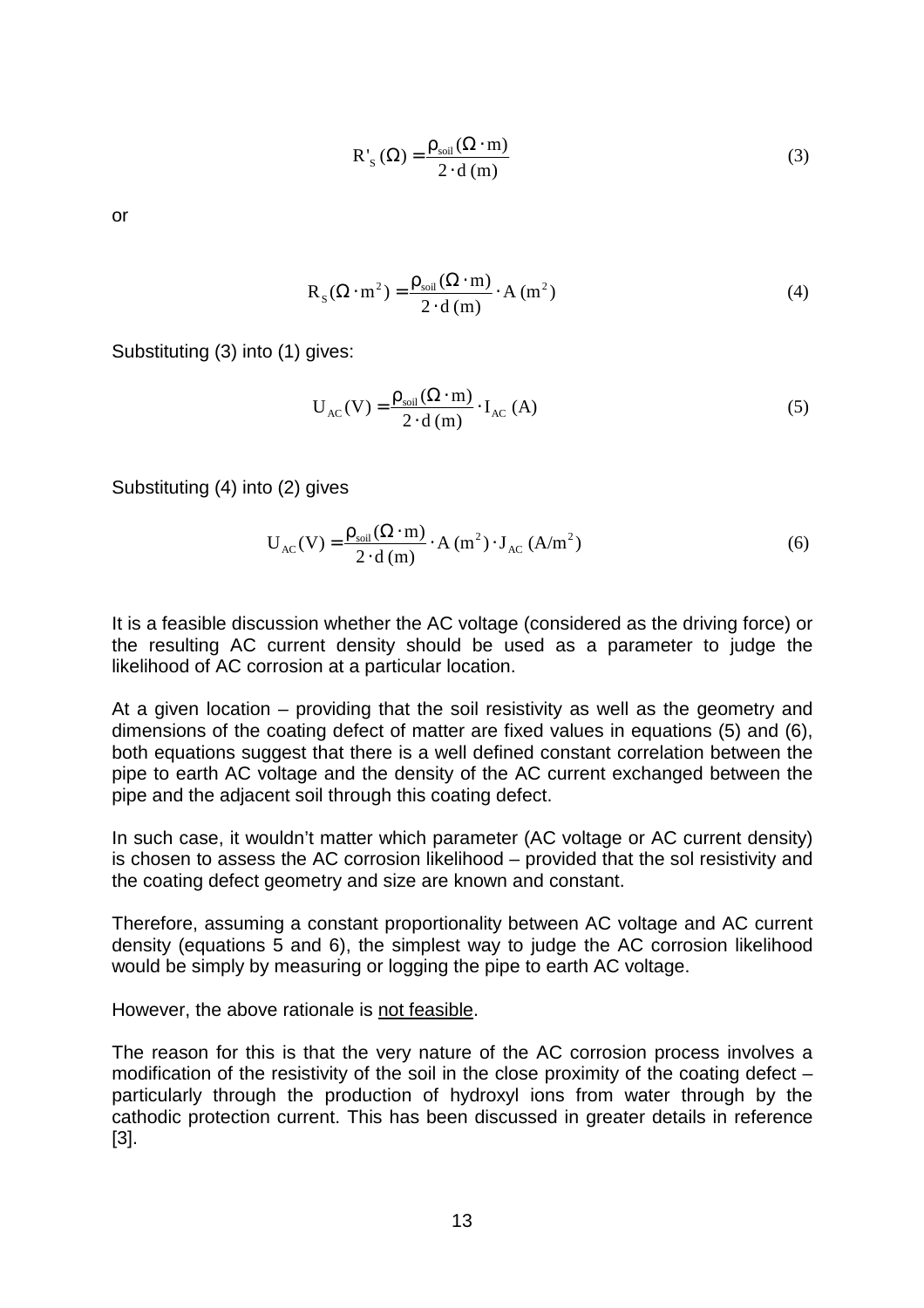

Figure 11. Development of the spread resistance in a scale forming environment versus a non-scale forming environment under mild cathodic protection

Figure 11 shows a case where the spread resistance increases due to the CP current interaction with scale forming earth alkaline cat-ions.

Figure 12 and 13 show the possible effect that cathodic protection current density decreases the spread resistance and therefore increases the AC current density at constant Ac voltage – hereby introducing the vicious circuit of AC corrosion:

- A. Excessive CP may lead to alkalization at the coating fault
- B. The alkalization may lead to reduced spread resistance (figure  $12 + 13$ ).
- C. Reduced spread resistance increased the AC current density.
- D. Increased AC current density may lead to increased DC current density (figure 4).
- E. This bits its own tail by repeating A through D
- F. AC corrosion is initiated at a certain pH and a certain AC/DC current.
- G. Point F depends on the specific type of soil in which the scene takes place.

This above vicious circuit has been illustrated e.g. in reference [17].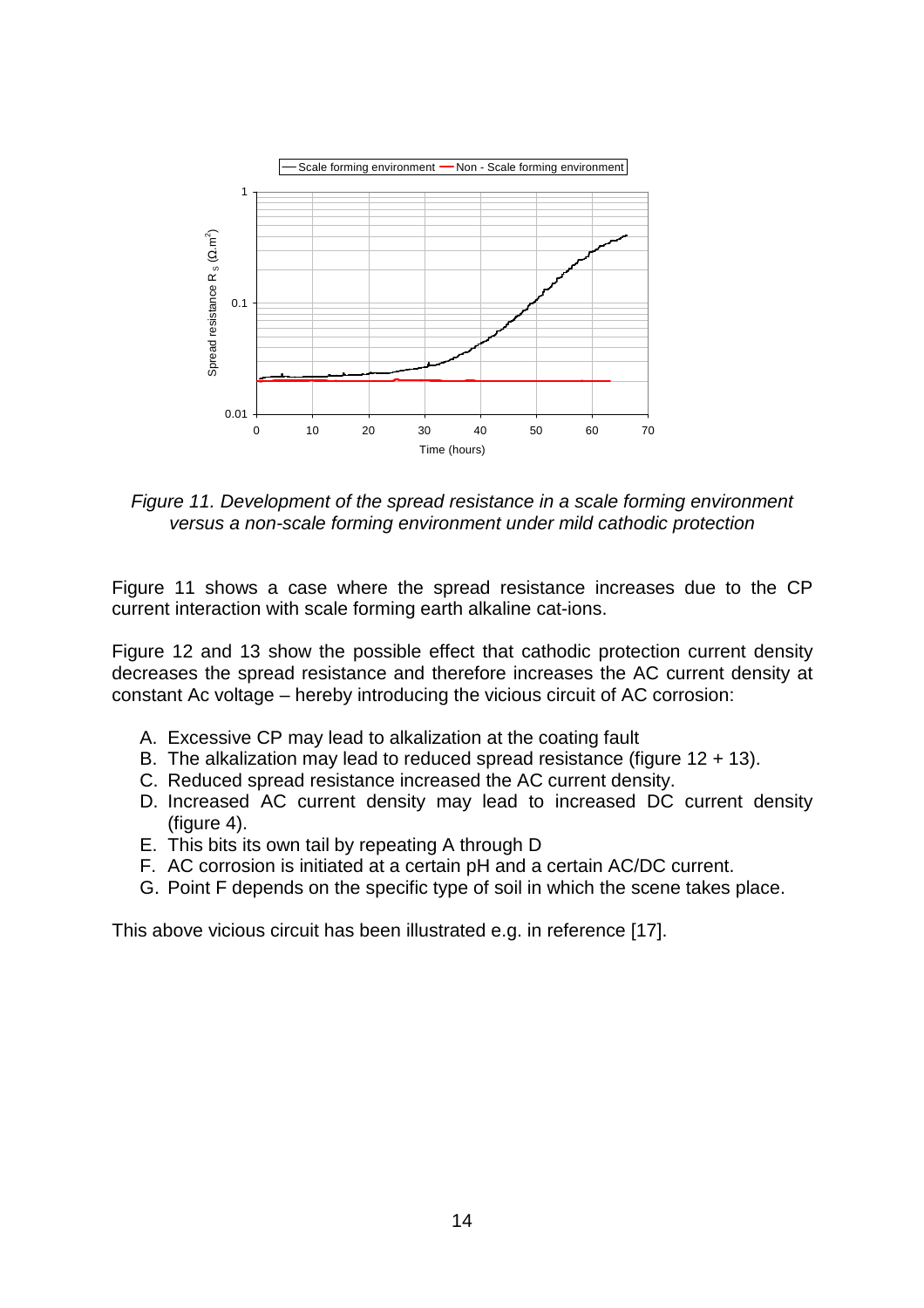

Figure 12. Effect of the cathodic protection DC current density on the spread resistance [3].

From these results illustrated in figure 12 assessment of the threshold cathodic protection current density – above which the spread resistance decreases – was established as a function of the soil resistivity – see figure 13.



Figure 13. Threshold cathodic DC current density above which the spread resistance decreases – as a function of the soil resistivity [3].

#### **Corrosion rate measurements**

Direct measurements of the corrosion rate on a coupon are a reasonable alternative to the potential and current measurements, which under AC conditions are difficult to interpret in terms of corrosion threat.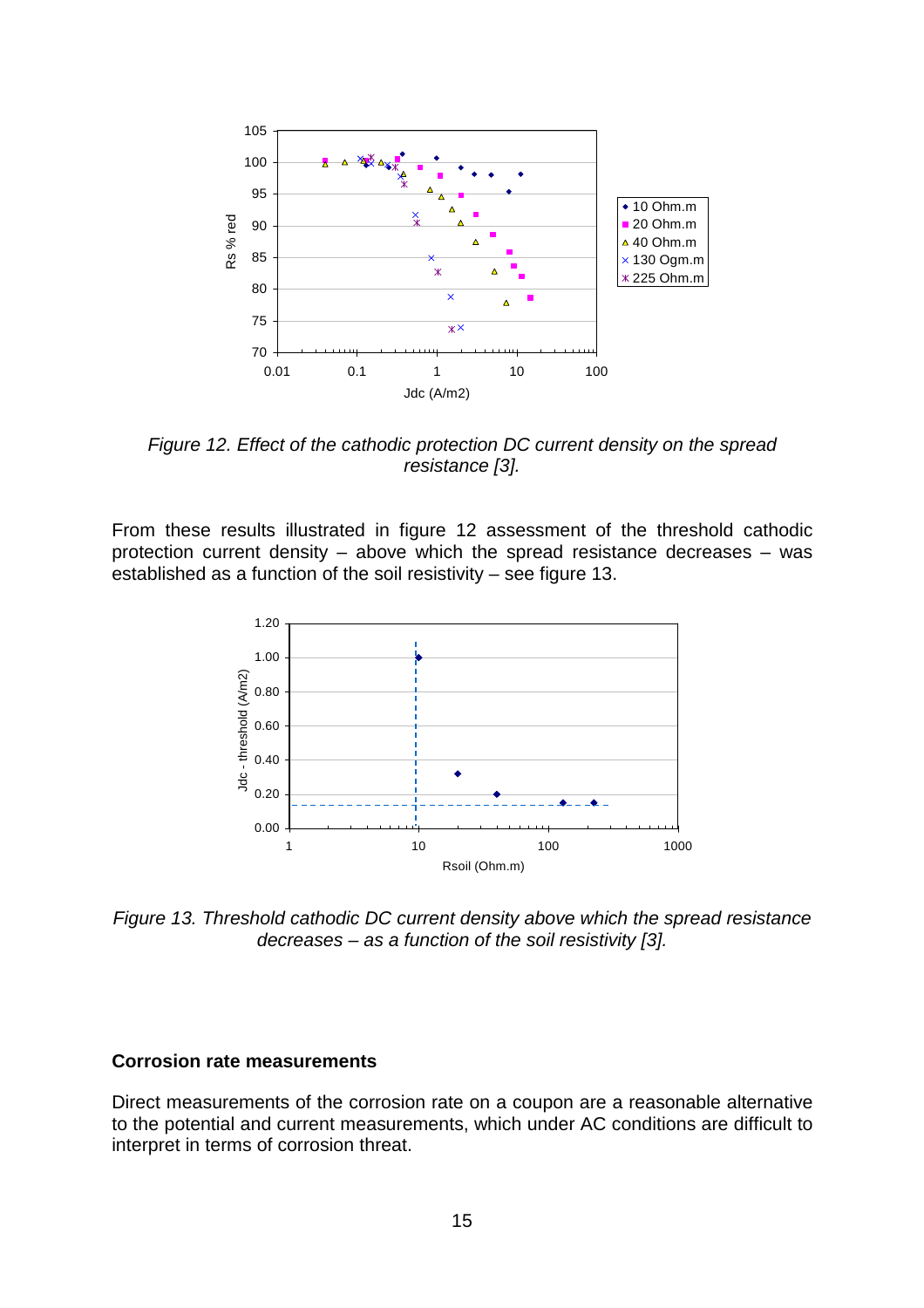Three general types of corrosion rate measurements can be applied:

- Weight loss measurements
- Perforation measurements
- Electrical Resistance (ER) measurements

: Weight loss measurements require installation of pre-weighed coupons. After some time of operation (months – years) the coupon is excavated and brought to a laboratory for cleaning, inspection and weighing. The primary advantage of the procedure is that the visual inspection provides detailed information of the corrosion topography – maximum as well as an average corrosion rate. The primary disadvantage is that the coupon provides no information until it is excavated.

Perforation measurements are made on special perforation coupons. A signal is generated when the corrosions process has perforated the wall thickness of the coupon. The primary advantage is that the maximum (localized) corrosion depth is registered without having to excavate the coupon. The primary disadvantage is that this information is not available until the coupon is perforated.

Electrical resistance measurements require the installation of electrical resistance probes (ER coupons). The corrosion is detected by the increase of the electrical resistance of the coupon when corrosion progressively decreases the thickness of the coupon. The primary advantage is that the average corrosion rate can be followed continuously and used to optimize cathodic protection measures. The primary disadvantage is that localized corrosion rate is detected with less accuracy until he coupon is perforated.

## **References**

- 1. CEN/TS 15280:2006, Evaluation of a.c. corrosion likelihood of buried pipelines – Application to cathodically protected pipelines.
- 2. EN 13509 Cathodic protection measurements techniques
- 3. L.V. Nielsen et al. Effect of Coating Defect Size, Coating Defect Geometry, and Cathodic Polarization on Spread Resistance: - Consequences in relation to AC Corrosion Monitoring, Proc. CeoCor 2010.
- 4. Use and Limitations of Coupons for Cathodic Protection Monitoring Purposes, CeoCor working document.
- 5. prEN 50443….
- 6. K.Blotzky, CP measurement on severely high voltage polluted pipelines, Proc. CeoCor 2010.
- 7. EN 12954
- 8. A. Pourbaix, P. Carpentiers, and R. Gregoor, Detection and Assessment of Alternating Current Corrosion, Materials Performance, 39 (3), pp. 34-37, 2000. Also presented in Proc. Ceocor 2000.
- 9. Pourbaix et al, Measurement of the importance of AC induced corrosion, Proc. EUROCORR 2000, London (2000), Institute of Materials (2000), topic 16.